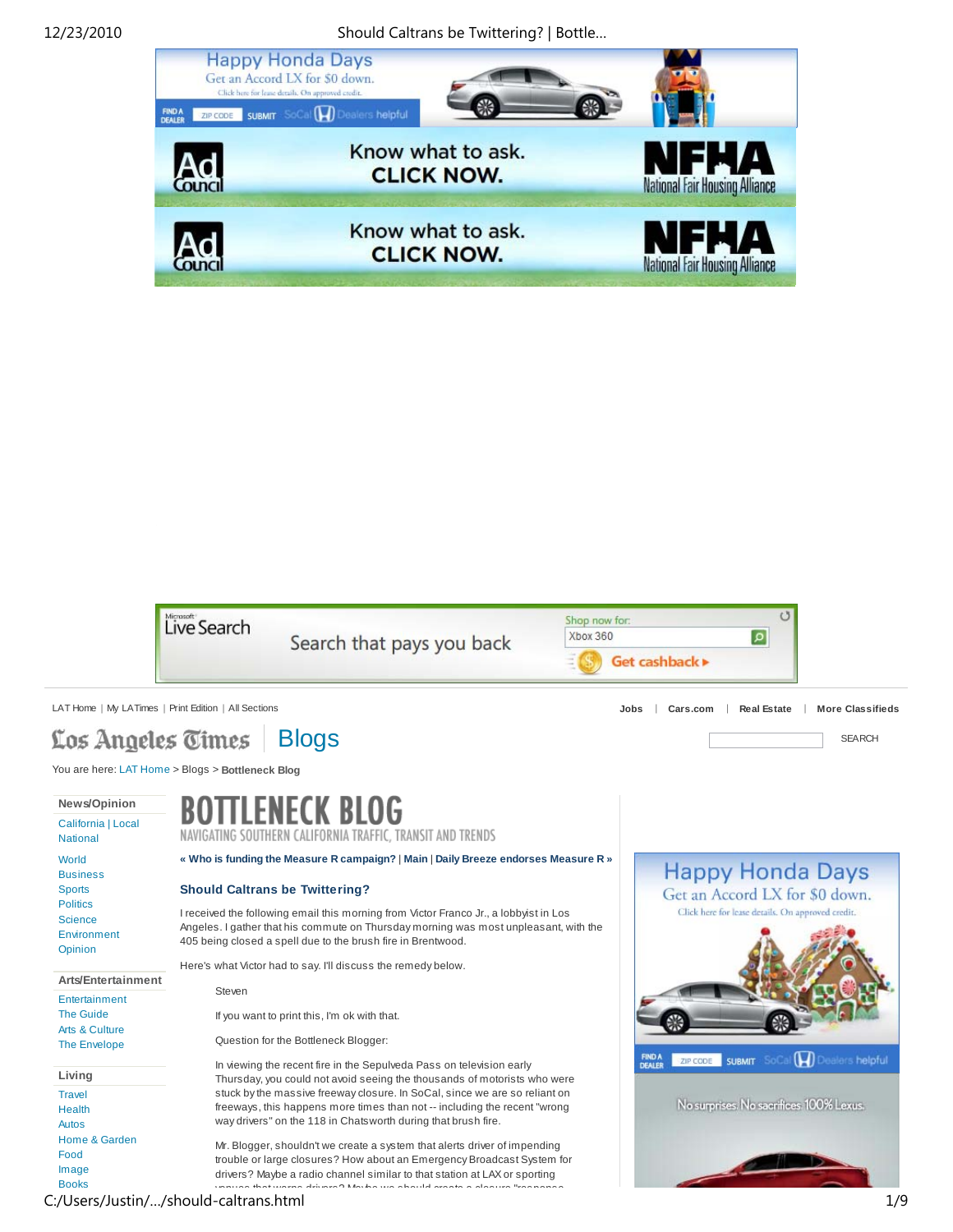# 12/23/2010

Living Green

Data Desk Video Photography **Obituaries** Crosswords/Sudoku Your Scene

routes.

incidents.

Victor Franco Jr

came to you?

Traffic-hating Lobbyist Information is still king.

messages of 140 characters or less.

meeting late OC Line train 607

managing thousands of stuck cars.

**Blogs Columnists** Print Edition Readers Rep **Corrections** All Sections

**Buy, Sell & More**

Jobs Cars Real Estate Foreclosure Sale Apartments Personals Deals at Local Stores **Coupons** Newspaper Ads

**Place an Ad** In the Newspaper

**Online** 

**Settings/Services**

Sign In Register Personalized News E-Mail Newsletters **RSS** Feeds **Help** Contact Us L.A. Times Archives Reprint Requests Work for Us

**Home Delivery** Customer Support

Subscribe **News/Opinion**

California | Local **National** World

**Business Sports Politics Science** Environment

**Arts/Entertainment** Entertainment The Guide Arts & Culture

**Opinion** 

Any thoughts, readers?

read minutes to 126...45).

After the jump, you'll find a story I wrote in February about a large experiment in the Bay Area, where researchers are trying to both collect traffic data and distribute traffic alerts via cell phones. It's some very cool stuff and gets back to the main question Victor broaches up above.

venues that warns drivers ? Maybe we should create a closure "resp team" that say 15 miles away from the disaster, they can drop-off changeable message signs or other types of notifications to warn drivers before they enter a traffic emergency zone to take alternate freeway or street

While the detours from the fire could have added possibly an hour or more to many drivers commute, it would be better than sitting in a closure area, being frustrated and angry and taking away from police or CHP resources

Should Caltrans be Twittering? | Bottle...

This system could even have daily usage on heavy or Sig-alerted freeway

Lastly, traffic reporters need to be more proactive, not just telling us about an incident, but suggesting alternate routes on their radio and television broadcasts or even the internet if you surf before you leave home. Our commute hassle should be handled before you turn the car on.

Victor is absolutely correct that getting good real-time information here is a bear. Motorists, for example, could go on the **Caltrans road condition website** and type in a road number to see if it's closed, but should you really have to type in several freeways each morning?

There are also the **real-time traffic maps** that can be seen on the Caltrans website, as well as the privately-run **Sigalert website**. But it's the same problem -- you have to go to the information and glean from it what you need. Wouldn't it be great if the information

This is where Caltrans and municipal transportation agencies could take a quick lesson from Metrolink, the commuter rail carrier, or the **Los Angeles Fire Department**, which has a service to automatically call residents to alert them of red flag warnings. A few months back, **Metrolink began sending text messages to commuters using Twitter**, the popular text messaging service. It's extremely simple (and free) and the messages go straight to your phone. The service allows you to sign up to receive other people's "tweets" -- short

On Thursday morning, I turned on my cellphone and found this message from Metrolink: Metrolink: Inl. Empire-OC Line train 803 delayed 30 min. into San Clem. stn. due to

The obvious question here is if Metrolink can do this, why not a giant agency such as

Caltrans does offer a **text messaging service that provides travel times**. But that's different -- you can choose to have the same information that is displayed on its freeway signs sent to your cellphone (for example, a sign on the 101 northbound in the SFV may

I'll talk to the Caltrans folks and see if this is possible. The agency maintains a 24-7 operations center in the Glendale area -- basically it looks like mission control -- and it seems as if there should be one person available to send text messages, at least about major closures. And there are a lot of transit agencies around the world that send service alerts either via text messages or emails, although the quality of the alert greatly differs.

Caltrans: 405 closed due to brush fire in Brentwood. Avoid at all costs. Alternates: 101 or

Caltrans? What if Victor awoke Thursday to this message:

5. If possible, delay your morning commute.

And, besides, that website often doesn't provide information about accidents.

| <b>The Envelope</b> | up apove.                                                                                    |
|---------------------|----------------------------------------------------------------------------------------------|
|                     | -- Steve Hymon                                                                               |
| Living              | Using cellphones to beat traffic?                                                            |
| Travel              |                                                                                              |
| <b>Health</b>       | A trial using GPS-equipped mobile units provides a picture of freeway speeds. Now – how      |
| Autos               | to get the information to motorists.                                                         |
| Home & Garden       |                                                                                              |
| Food                | February 09, 2008 in print edition B-3                                                       |
| Image               | A fleet of 100 cars rolled onto a Bay Area interstate Friday to begin perfecting a tool that |
| <b>Books</b>        | could one day transform the lives of commuters around the world.                             |
| <b>Living Green</b> |                                                                                              |
| Data Desk NEW       | Maybe.                                                                                       |



 $\omega$ caus CERTIFIED PRE-OWNED<br>- ONLY AT YOUR LETUE DEALER

**Road Resources**

- **Gas prices where you live**
- **L.A. County freeway speeds**



- **National gas prices from AAA**
- **Los Angeles traffic and transit**
- **Southland freeway speeds**
- **Caltrans highway conditions**
- **Metro rail**
- **Amtrak**
- **CHP statewide incident reports**
- **Caltrans live streaming video**

### **Our Blogger**



**Steve Hymon** is The Times' Road Sage. He covers traffic and transportation in a region united by a confounding network of freeways that frustrate drivers daily. The Bottleneck Blog is Steve's website home, where he breaks transportation news, reports on traffic tie-ups and brings a critical but humorous

eye to commuting in Southern California. You can reach Steve at steve.hymon@latimes.com.

S C:/Users/Justin/…/should-caltrans.html 2/9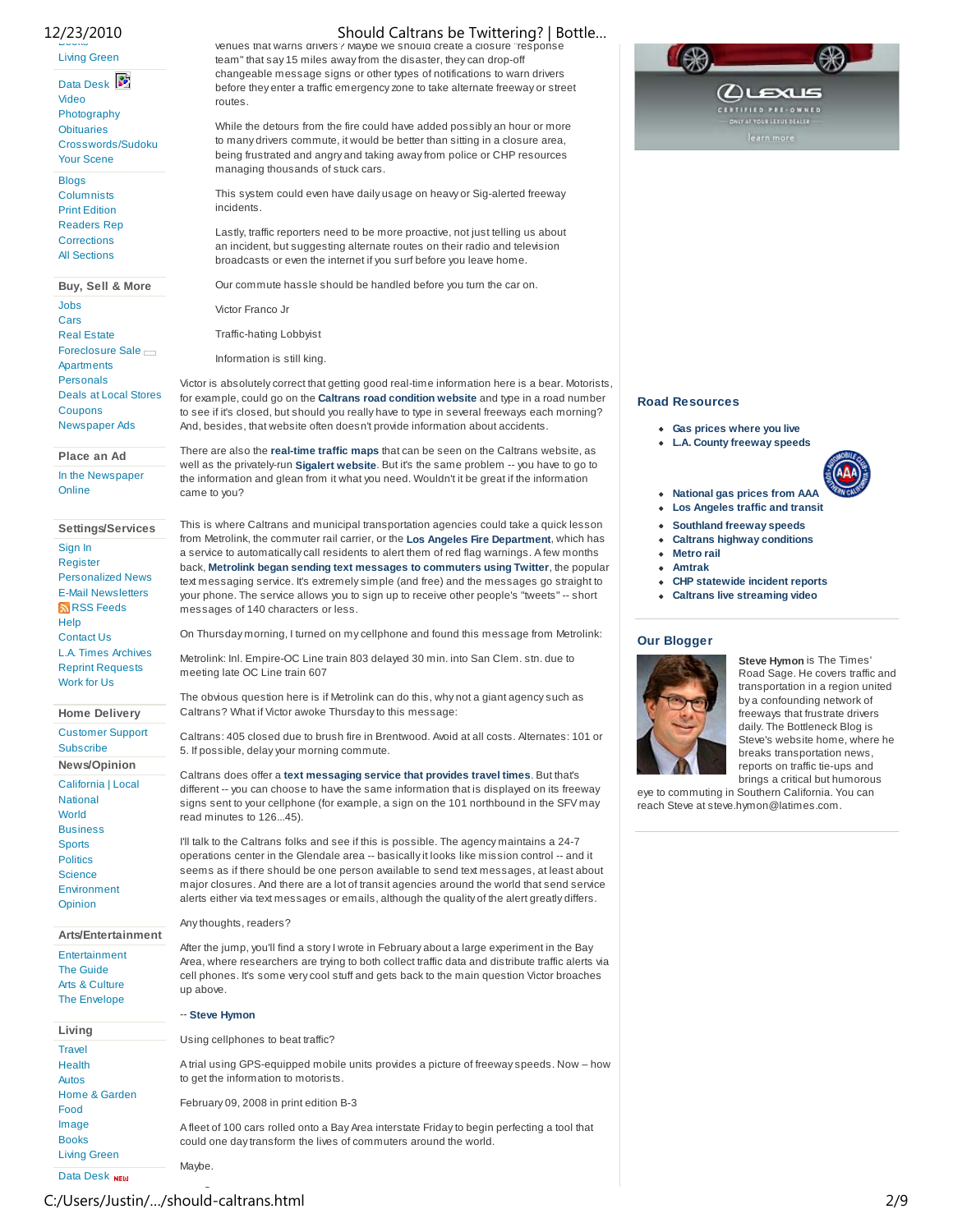Video Photography **Obituaries** Crosswords/Sudoku

Your Scene

### **Blogs**

**Columnists** Print Edition Readers Rep **Corrections** 

All Sections

**Buy, Sell & More** Jobs Cars Real Estate **Foreclosure Sale NEW Apartments** Personals Deals at Local Stores Coupons Newspaper Ads

**Place an Ad**

In the Newspaper

**Online** 

**Settings/Services**

Sign In Register Personalized News E-Mail Newsletters **RSS** Feeds **Help** Contact Us L.A. Times Archives

Reprint Requests Work for Us

**Home Delivery**

Customer Support **Subscribe** 

### 12/23/2010 Should Caltrans be Twittering? | Bottle…

With San Francisco Bay shimmering to the west, university students drove the cars all day back and forth along Interstate 880. Each was carrying a cellphone loaded with Global Positioning System software. And as they drove, it beamed back signals that researchers shaped into a real-time map of traffic speeds.

Of course, maps of freeway conditions already exist and are popular. Who doesn't know about SigAlert.com or Google maps?

But in the ubiquitous cellphone, some researchers see a two-way device that can not only gather high-quality data on what's happening on the road, but then deliver information to

motorists on which route they should take to shave time from their travels. "Getting that information back to the drivers, that's the Holy Grail – so drivers can make smart decisions about their commute," said Thomas West, director of the at UC Berkeley, one of the backers of Friday's experiment.

Not surprisingly, the main sponsor was Nokia, which sells about 450 million cellphones each year. With GPS expected to become a regular feature on cellphones, Nokia officials are trying to develop more applications that users may want.

"It would be great if the phone, instead of saying go left or right, would say you're meeting so-and-so at 10 a.m. and because traffic is picking up, you should leave now and you should avoid [a particular] exit because traffic is backing up," said Bob lannucci, Nokia's chief technology officer.

Some transportation officials believe the technology may be helpful, but they are skeptical about its ability to substantially ease commutes. They say that in many instances it's doubtful that a machine can tell sawy motorists anything they don't already know from years of driving.

"During the peak of the peak of the commute all the roads are pretty much congested, and if a road isn't congested and it goes anywhere, people will find it" without the aid of a computer, said Shawn Turner, a traffic engineer with the .

Turner, nonetheless, believes the technology is worth pursuing but may work best for those driving in unfamiliar areas or to help alert motorists to accidents during times when traffic is heavy.

The push by high-tech firms coincides with a decades-long effort in many cities to squeeze more capacity out of existing roads because it has proved difficult to find the money, space and public support for building new ones. As a result, one strategy has been to encourage motorists to use roads more efficiently.

Since the 1970s, the California Department of Transportation has installed thousands of sensors below freeways to monitor traffic. Information from those sensors allows the extrapolation of traffic speeds, which are displayed on traffic websites.

But sensors, which are expensive to install and can break down, are in short supply on some freeways. And that has led many to believe that the better way to electronically measure traffic is to put monitoring equipment inside vehicles. The other big advantage is that GPS also allows vehicles to be tracked on surface streets.

If such data can be sufficiently crunched and combined with existing sensor data, researchers hope to build a service that tells people how to get from point A to point B in the shortest time.

"As a user you are not only contributing to the data, but you are benefiting from it by looking at it in real time on your phone," said Alexandre Bayen, an assistant professor in civil engineering at UC Berkeley who is heading the project.

As part of Friday's experiment, which Bayen said was successful, the cellphone data was stripped of personal information to alleviate concerns that Big Brother – or perhaps a divorce attorney – could ever use the information to show that a person who said he was driving to the grocery actually strayed off-course.

Iannucci, of Nokia, said smaller-scale experiments have been successful and the next step would likely involve a road test on an even larger scale for a longer time. As to how soon the company could bring a product to market, Iannucci said he couldn't predict, but that Nokia's research arm generally works in two- to seven-year time frames.

It remains to be seen if cellphones will be the device that consumers favor. The

Sunnyvale-based firm will soon begin selling an in-car directional system – with a screen much larger than a cellphone's.

It also uses similar technology to recommend to motorists the three best ways to get to their destination, based on real-time highway speeds gathered from road sensors and other Dash system users.

"What you want to know as a consumer is a solution – you don't just want a bunch of data," said Rob Currie, the company's president and chief operating officer. "You want to know that, today, this is the best route home."

Currie believes his system's larger screen will make it preferable to cellphones. Others, however, suggest there may come a day when cellphones can be plugged into in-car computer screens that some expect to become more prevalent.

#### **YOUR SCENE**



**Are you feeling the Pain at the Pump? Share your photos of rising gas prices at** *Your Scene.*

*Submit your photo or video >>*

#### **YOUR SCENE**



**Are you feeling the Pain at the Pump? Share your photos of rising gas prices at** *Your Scene.*

*Submit your photo or video >>*

### **Categories**

**airline traffic Amtrak Barriers to mass transit Bike lanes and routes Blue Line Bottleneck links Climate Change Commuting information**

**congestion pricing Current Affairs Cycling Dodger Stadium parking Downtown connector**

**Driving Expo Line Federal transportation bill flying fuel economy Gasoline prices Gold Line extension High Speed Rail Inland Empire Light rail**

**Long Beach area Mass Transit mass**

**transit ridership Measure R Metro Gold Line**

**Metrolink crash Oil Oil drilling Orange County Parking personal rapid transit Police pursuits Politicians Talking About Traffic Prop 1A Rail transit Random pics Road accidents Road Conditions Road Safety San Diego County San Fernando Valley smog Speed enforcement cameras streetcars Subway to the sea synchronized traffic signals Technology the politics of traffic Toll roads Traffic alert traffic and transit rants Traffic curiousities Traffic problems Traffic rants Transit oriented development Transportation funding Urban planning Walking Web/Tech week in transportation Westside traffic Wildfire road conditions Wilshire bus lanes**

#### **Recent Comments**

- alex on Santa Monica Air Line and Expo updates<br>• Joel Con Santa Monica Air Line and Expo updates<br>• Rubber Toe on Measure R election results update<br>• Dan W. on Measure R election results update<br>• Greg on Crackdown on band
- 
- 
- 

**was another cyclist!**

#### **Archives**

**November 2008 October 2008 September 2008 August 2008 July 2008 June 2008 May 2008 April 2008 March 2008 February 2008 January 2008 December 2007 November 2007 October 2007 September 2007 August 2007 July 2007 June 2007 May 2007 April 2007 March 2007 February 2007**

**J 2007**

# C:/Users/Justin/…/should-caltrans.html 3/9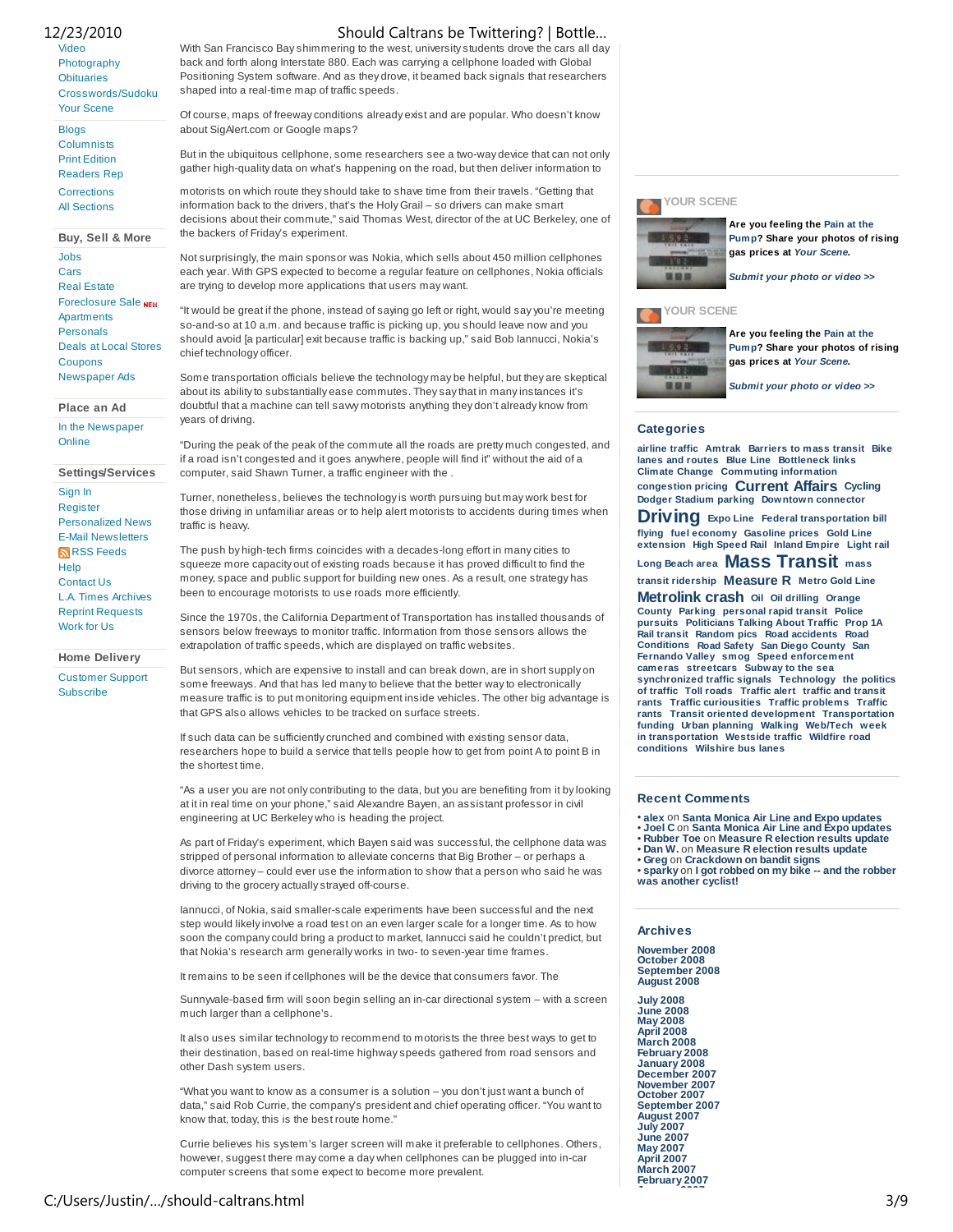Another question is whether any real-time data can actually reduce commute times, particularly if everyone begins using it. One answer may be found in the sprawling, autodependent Houston area.

Houston Transtar, a partnership of four government agencies that oversees roadways in the region, has for several years produced electronic maps with traffic speeds. The maps – which got 12 million web hits in January – are generated by tracking cars that have tollroad transponders, even when they are not traveling on area toll roads.

That, in turn, allows the agency to offer a service that tells motorists exactly how long their commute will take on a particular freeway. Officials don't think the system has reduced traffic, but they believe motorists are using the information and that has helped prevent traffic from worsening. But Transtar has stopped short of offering alternative routes. Officials say it goes against the nature of Texas to tell people where they should drive. Also, for liability reasons, they don't want to get into the business of steering traffic off freeways and through communities that don't want short-cutters.

"We're trying to give drivers enough information to make those decisions themselves," said Jack Whaley, the director of Houston Transtar. "If someone is commuting, they know all the alternatives. People aren't stupid."

#### **steve.hymon@latimes.com**

**October 24, 2008 in Technology | Permalink**

#### **TrackBack**

TrackBack URL for this entry: http://www.typepad.com/t/trackback/816965/34921267

Listed below are links to weblogs that reference **Should Caltrans be Twittering?**:

#### **Comments**

I'd love it if the bus lines could figure out a way to do this, too.

**Posted by: KateNonymous | October 24, 2008 at 10:41 AM**

#### **Post a comment**

If you are under 13 years of age you may read this message board, but you may not participate.

**Here are the full legal terms you agree to by using this comment form.**

Comments are moderated, and will not appear until they've been approved.

If you have a TypeKey or TypePad account, please **Sign In**

Name:

E-mail Address:

URL:

Remember personal info?

| Comments: L |  |  |  |
|-------------|--|--|--|
|             |  |  |  |

Preview **Post** 

# **January 2007**

#### **All LA Times Blogs**

**All The Rage All Things Trojan Babylon & Beyond Big Picture Blue Notes - Dodgers Booster Shots Bottleneck Comments Blog Countdown to Crawford Culture Monster Daily Dish Daily Mirror Daily Travel & Deal Blog Dish Rag Fabulous Forum Funny Pages 2.0 Gold Derby Greenspace Hero Complex Homeroom Homicide Report Jacket Copy L.A. Land L.A. Now L.A. Unleashed La Plaza Lakers Money & Co. Movable Buffet Opinion L.A. Outposts Pop & Hiss Readers' Representative Journal Show Tracker Technology Top of the Ticket Up to Speed Varsity Times Insider Web Scout What's Bruin SUBSCRIBE TO THIS BLOG** 

Click the logo below to subscribe to posts from this blog:

MyLATimes Or add this feed to your favorite RSS reader:

**MY YAHOO!** more **D** netvibes

Upcoming stories from the LA Times

- **141 Dental Fun Zone, and Other Bizarre Store Signs (PICS)**
- **47 O.J. Mayo On His Way to NBA Stardom**
- **37 How L.A. voted on Proposition 8 (Interactive Map)**
- **34 Verdun, France, saw a World War I battle of terrible loss -**
- **34 Democratic legislators ask CA Supreme Court to void Prop 8**
- **Prop. 8 foes go to city halls -- and to South Coast Plaza**
- **27 Can Digg get this guy laid?**
- **25 Bloomberg news sues for list of Powered by Digg's Users**

Upcoming stories from the LA Times

**141 Dental Fun Zone, and Other Bizarre Store Signs (PICS) O J M O Hi W t NBA**

۸

E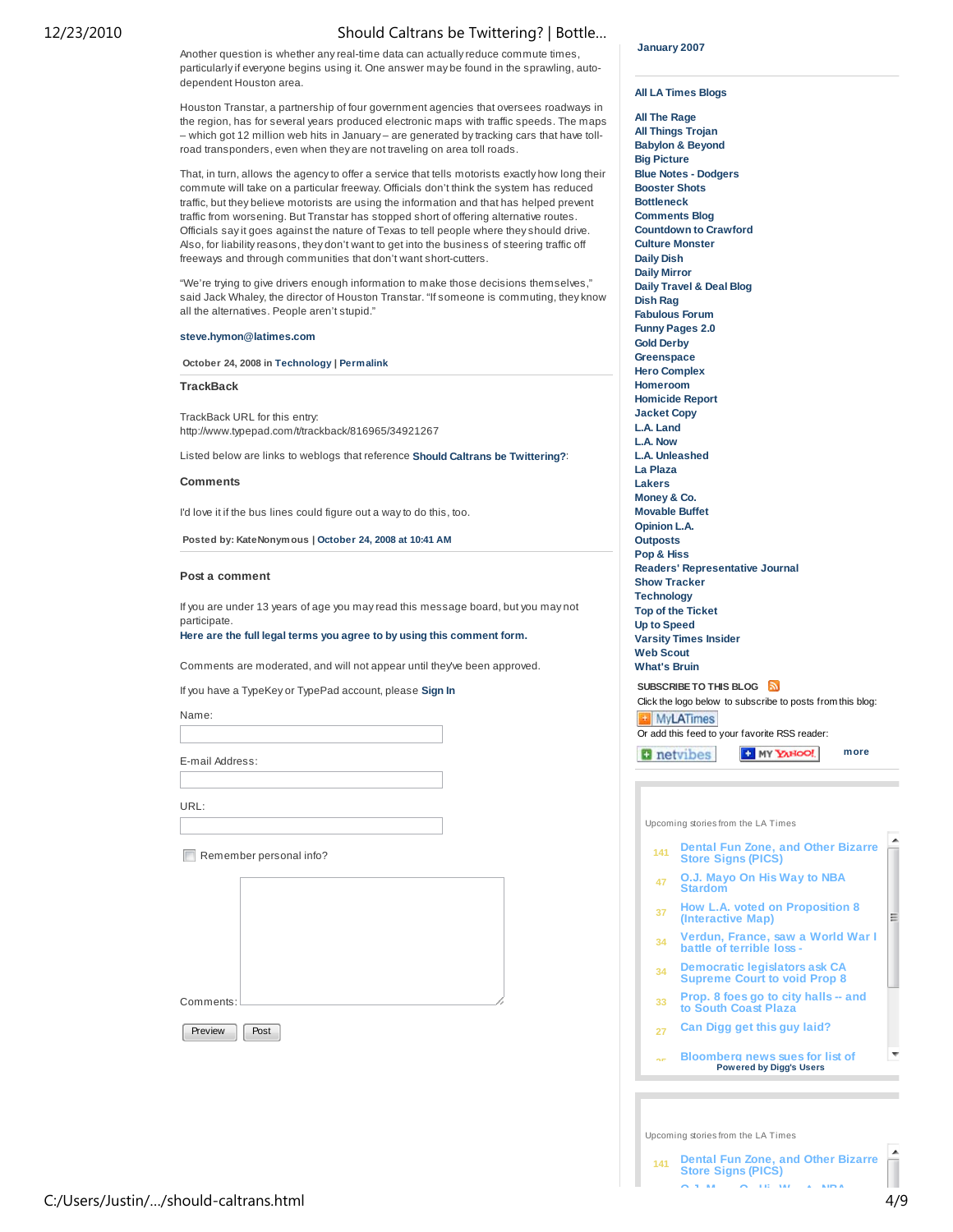- **47 O.J. Mayo On His Way to NBA Stardom**
- **37 How L.A. voted on Proposition 8 (Interactive Map)**
- **34 Verdun, France, saw a World War I battle of terrible loss -**

E

 $\overline{\phantom{a}}$ 

- **34 Democratic legislators ask CA Supreme Court to void Prop 8**
- **33 Prop. 8 foes go to city halls -- and to South Coast Plaza**
- **27 Can Digg get this guy laid?**

 $25$ 

**Bloomberg news sues for list of Powered by Digg's Users**

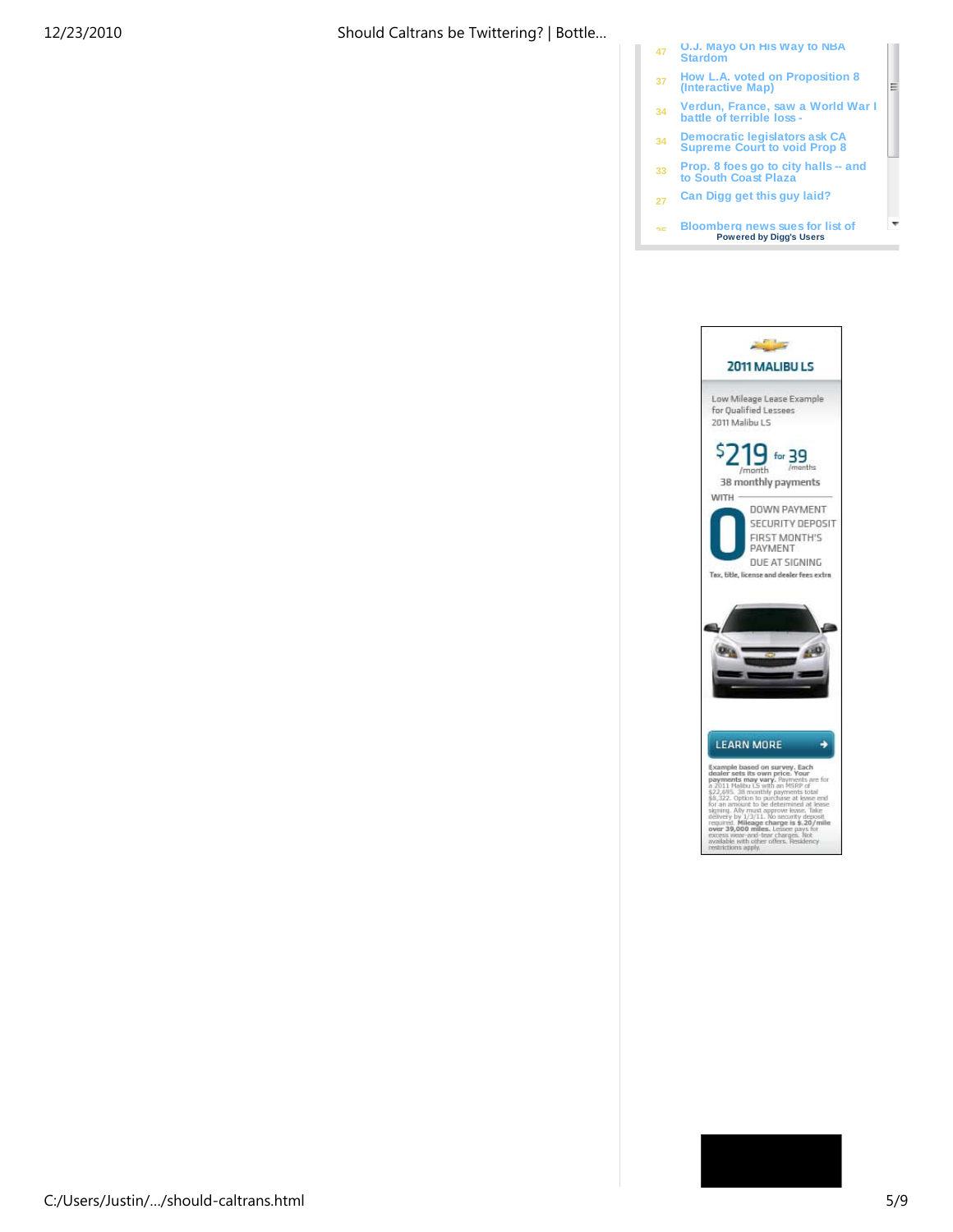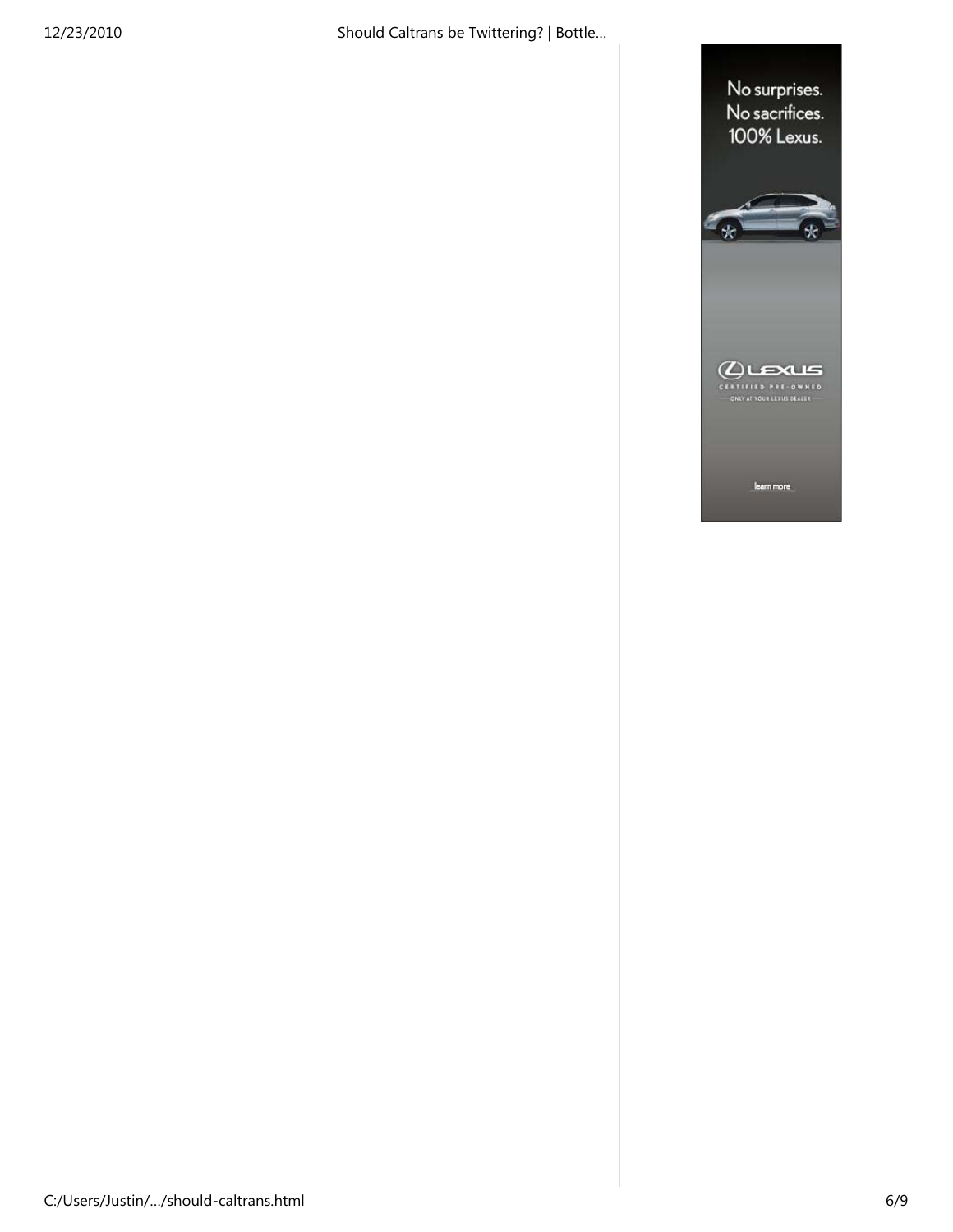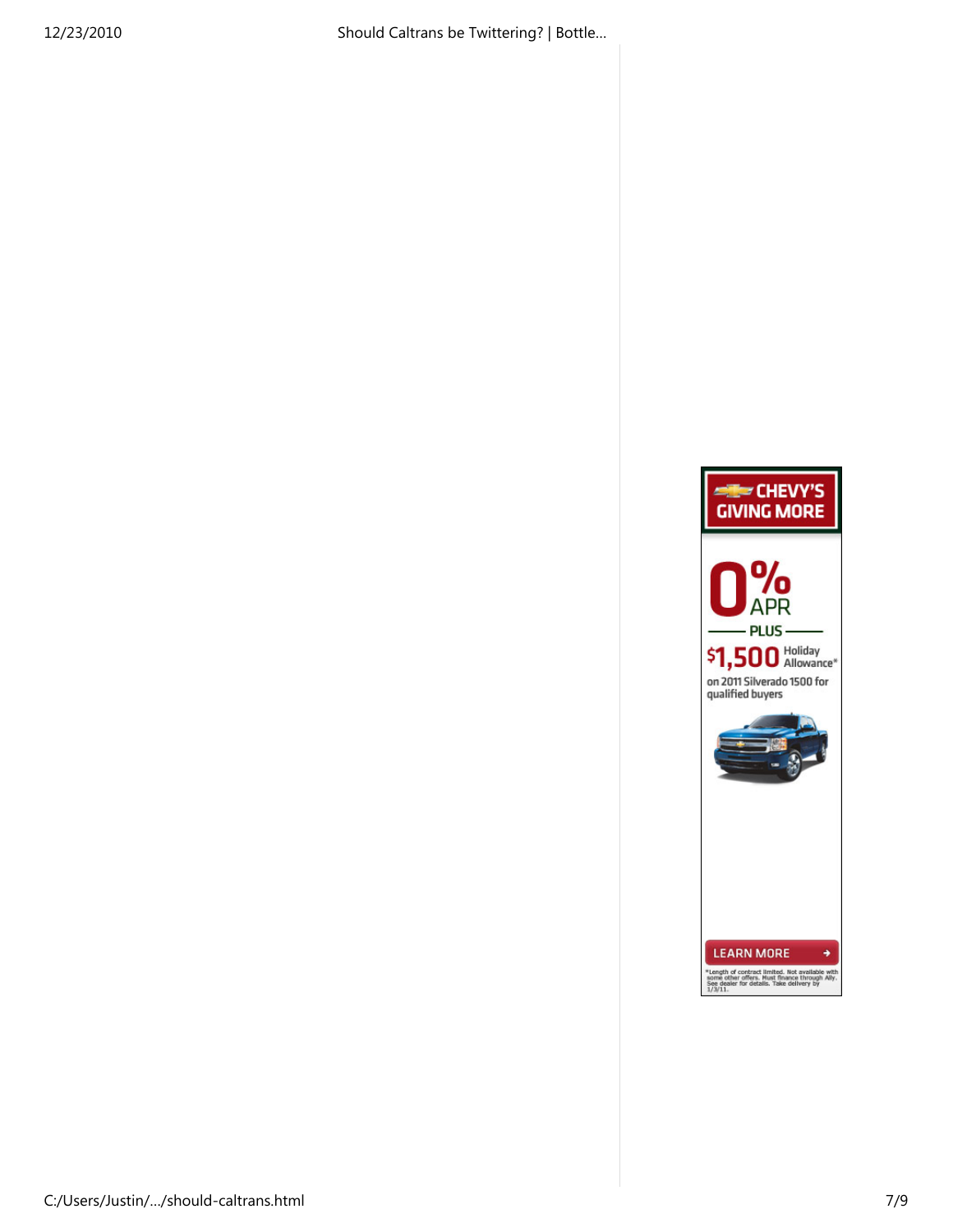